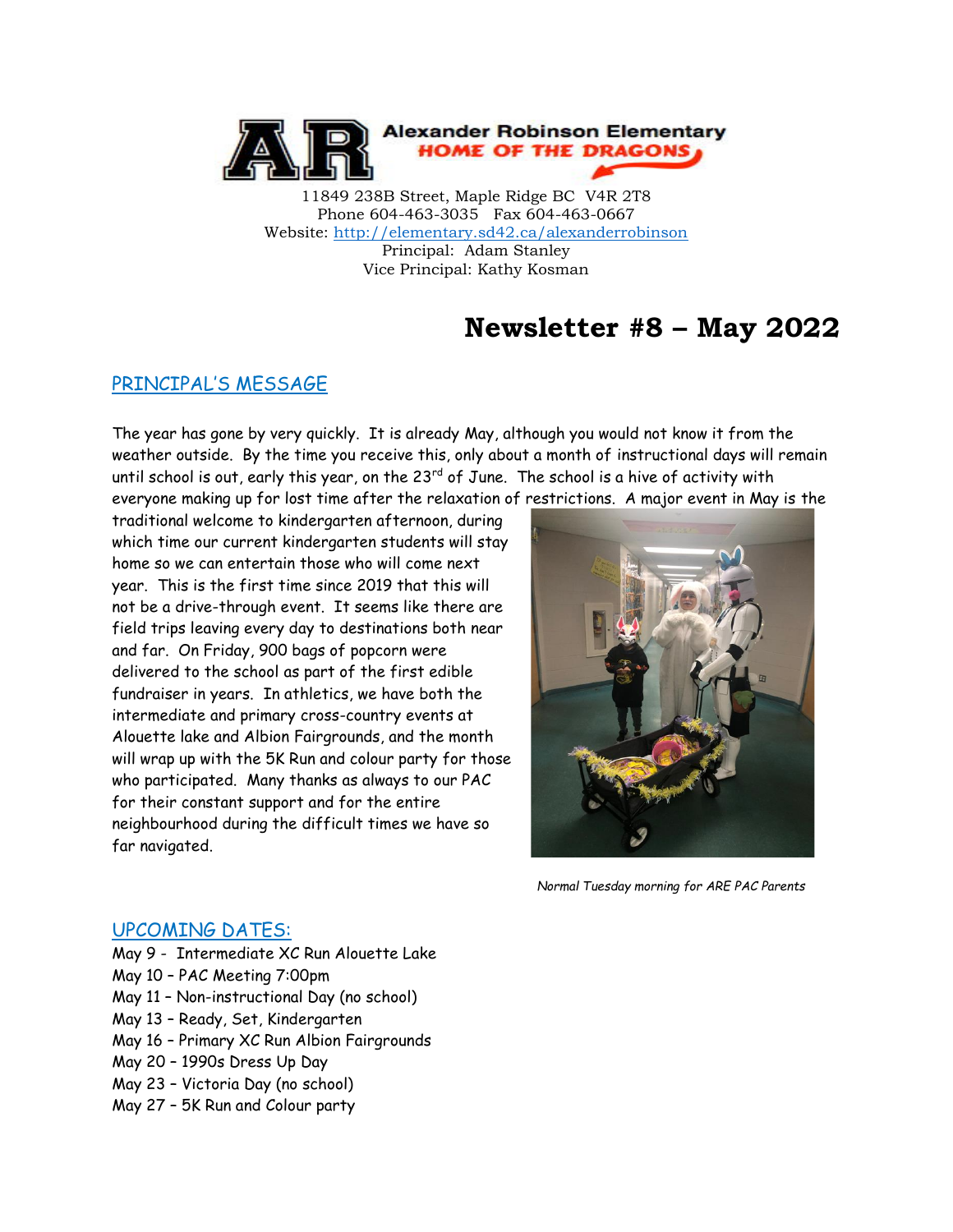June 14 – PAC Meeting 7:00pm June 17 – Old-Fashioned Sports Day June 20 – Gr 7 Leaving Ceremony June 23 – Last Day of School-12:00pm Dismissal

### Please Do Not Order Skip the Dishes/Food Delivery to our school

While this does not happen often, it is a real inconvenience when it does. The drivers are often confused and do not have instructions about who is to receive the items, nor are they allowed into the building. We appreciate your restraint as these kinds of things add to our clerical workload.

### Outdoor Reading Extravaganza:



The 22<sup>nd</sup> of April was Earth Day and a combination of events at ARE. It was 'lights out' day and also morning of reading outside for the students. We were grateful that the weather cooperated and that Ms. Atkinson put all of this together for us.

### Class Placement Parent Message for 2022

We are beginning to create our classes for next year. Please be assured that staff devote considerable time, care and attention to this process. This very complex and lengthy responsibility occurs over several weeks and continues into September when class placements are finalized.

Throughout the year, there have been many opportunities for parents and teachers to discuss each child. Your teacher will then work to place your child in an appropriate space for next year. Staff work together to consider the following criteria very carefully: **social emotional skills and relationships,** as well as **learning styles, strengths and needs.** Our goal is to create safe and engaging inclusive classrooms that balance these factors, as equitably as possible.

If you feel there is further information to consider about your child, you may submit input to the principal or vice-principal in writing by the end of May 2022. *Please refrain from requesting specific teachers or peers by name. We cannot consider these requests.*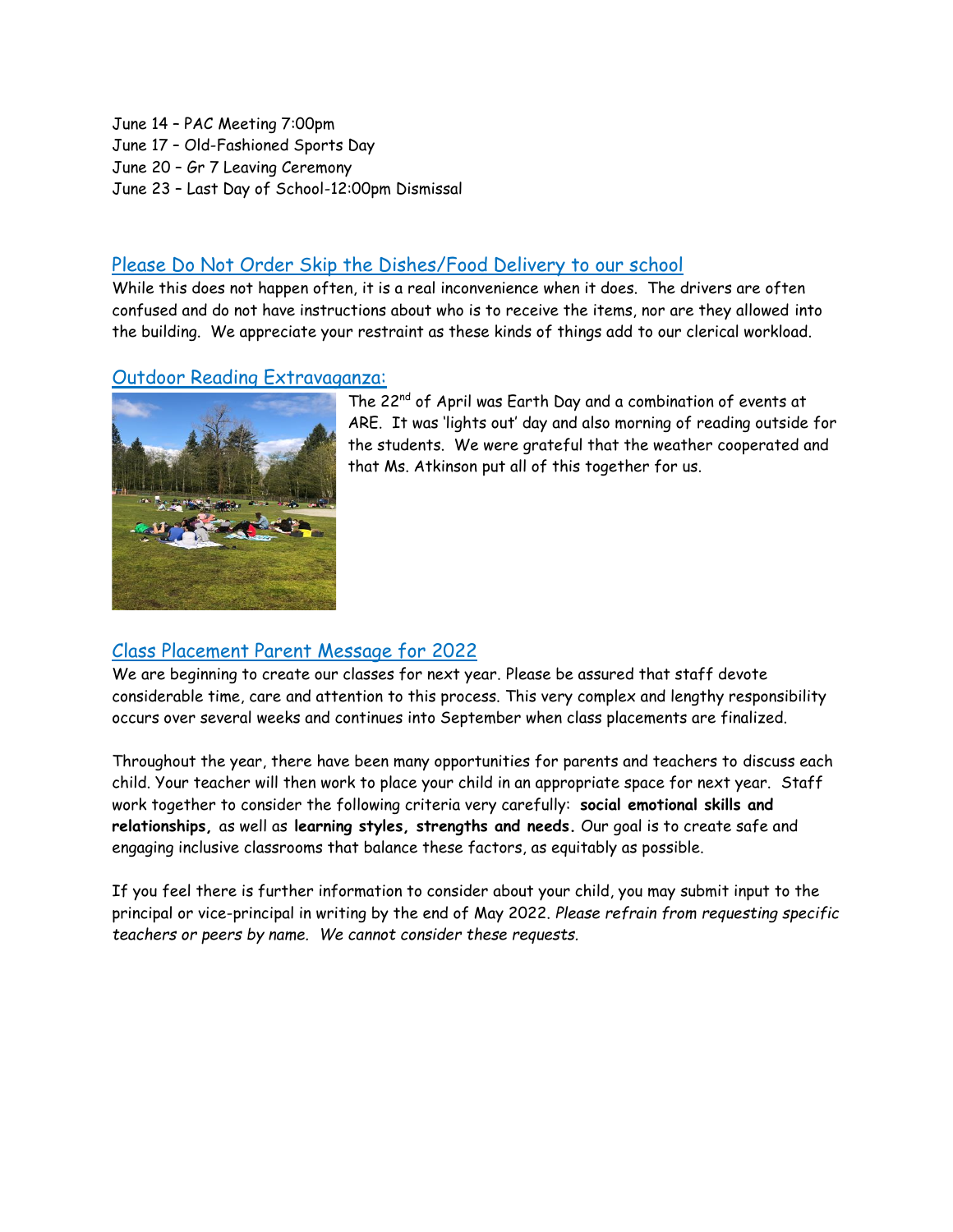

"Our vision is for every individual to feel valued and for all learners to reach their full potential."

# **Alexander Robinson Elementary**



#### **I AM AWESOME GR. 4-6**

The Family Education and Support Center is thrilled to present "I am Awesome". This course is designed to help young individuals with communication styles, triggers, "I" statements, looking at their special inner qualities, how to deal with stress, and how to be a friend. We believe that if young people today have the knowledge and skills to believe in themselves then their capabilities are endless.

**Mondays, 2:30 – 4 p.m. May 16 – June 13 (skip May 23), 2022 Alexander Robinson Elementary Grade Range: Grades 4, 5, and 6 Registration Fee: \$25 (includes four lessons**

*To register: http://schooldistrict42.perfectmind.com.* 

*For more info: Craig Mitchell, 604.837.2384 or [craig\\_mitchell@sd42.ca.](mailto:craig_mitchell@sd42.ca)*



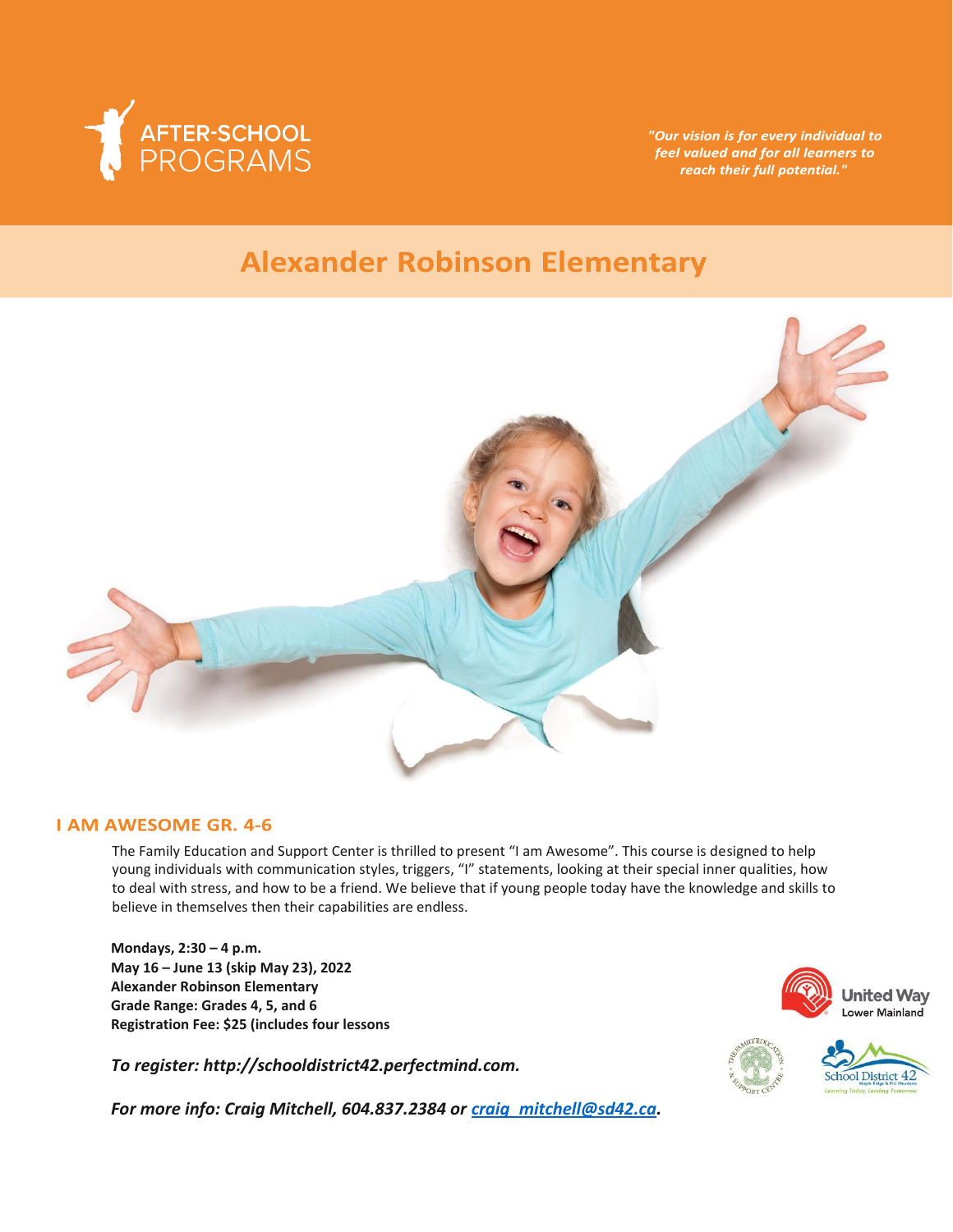### **MAY 2022**

# **ALEXANDER ROBINSON**



| Monday                         | Tuesday                | Wednesday                          | Thursday          | Friday                                  |
|--------------------------------|------------------------|------------------------------------|-------------------|-----------------------------------------|
| $\overline{2}$                 | 3                      | $\overline{4}$                     | $\overline{5}$    | 6                                       |
|                                | -BB Intramurals at     | -BB Intramurals at                 |                   | -Movie field trip-                      |
|                                | Lunch                  | Lunch                              |                   | DIV 4, 5, 12, 13, 14,                   |
|                                |                        | -Primary Fun Fair                  |                   | 15                                      |
|                                |                        |                                    |                   |                                         |
|                                |                        |                                    |                   |                                         |
|                                |                        |                                    |                   |                                         |
| 9                              | 10                     | 11                                 | 12                | 13                                      |
| -Intermediate Cross            | -Swimming $-$ DIV 1,   | NON-                               | -Fire drill       | -Ready, Set,                            |
| Country - Alouette<br>Lake     | 2, 3, 6                | <b>INSTRUCTIONAL</b><br><b>DAY</b> |                   | Kindergarten<br>12:45pm-2:00pm          |
|                                | -PAC Meeting 7pm       | (no school)                        |                   |                                         |
|                                |                        |                                    |                   | <b><i>e</i></b> Welcome to Kindergarten |
|                                |                        |                                    |                   |                                         |
|                                |                        |                                    |                   |                                         |
| 16                             | 17                     | 18                                 | 19                | 20                                      |
| -Timberline Camp               | -Timberline Camp       | -Big Red's Poutine                 | -Public Speaking  | -90s Dress Up Day                       |
| Daytrip - DIV 1, 2, 3,         | Daytrip - DIV 1, 2, 3, | Truck - Intermediate               |                   |                                         |
| 6                              | 6                      | -Whonnock Lake -                   |                   |                                         |
| -Primary Cross                 | -Safer Spaces - DIV    | DIV 9, 10                          |                   |                                         |
| Country - Albion<br>Fairground | 4, 5                   |                                    |                   |                                         |
| 23                             | 24                     | 25                                 | 26                | 27                                      |
|                                |                        |                                    |                   |                                         |
| <b>VICTORIA DAY</b>            | -Science Workshop-     | -Science Workshop-                 | -Assembly 12:45pm |                                         |
| (no school)                    | DIV 1, 2, 6            | DIV 7, 8, 11                       |                   | -COLOUR RUN                             |
|                                |                        | -Grade 8 Day                       |                   |                                         |
|                                |                        |                                    |                   |                                         |
|                                |                        |                                    |                   |                                         |
|                                |                        |                                    |                   |                                         |
| 30                             | 31                     |                                    |                   |                                         |
| -Gr 7 Caricatures              | -Gr 7 Caricatures      |                                    |                   |                                         |
|                                |                        |                                    |                   |                                         |
|                                |                        |                                    |                   |                                         |
|                                |                        |                                    |                   |                                         |
|                                |                        |                                    |                   |                                         |
|                                |                        |                                    |                   |                                         |